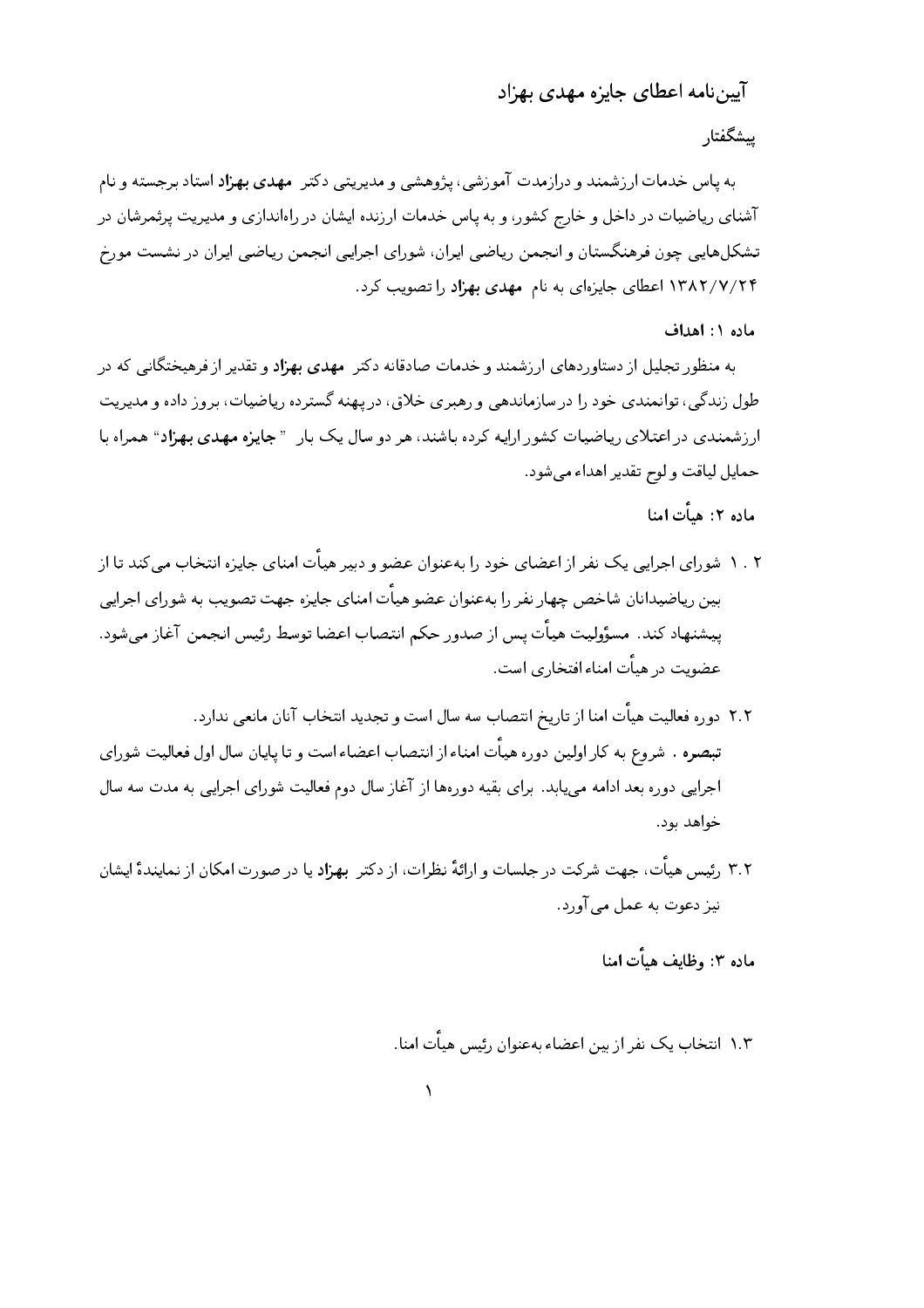- 3- -S) \_ ` (\P
 452 ))a2 ,2 <3:
- 4)W 2BAQA)AQ C-@
 `-J2
 b L 
 &6- P- ) \$A2 6 ,)-S 2 %
 \_I2 :3:  $\frac{1}{2}$   $\frac{1}{2}$   $\frac{1}{2}$   $\frac{1}{2}$   $\frac{1}{2}$   $\frac{1}{2}$   $\frac{1}{2}$   $\frac{1}{2}$   $\frac{1}{2}$   $\frac{1}{2}$   $\frac{1}{2}$ 
	- 3&6- \$/- S 
	 /
	 R-@
	 \$G c %-% -)
	 --)\ ,))\2 ?3:
		- 3&6- %-78
		 &d "- ^ ,))\2 e3:
			- 3c %- / 452 ,2 f3:
- g 
P-Q
 "

 ,) ) \ 2 )\*- %I8
 \$G -6- b   &d ,) ) \ 2 >3: 3&6- \$/- Z
 ,
 [)52
	- $\mathbf{1} \quad \mathbf{1} \quad \mathbf{1} \quad \mathbf{1} \quad \mathbf{3} \quad \mathbf{3} \quad \mathbf{4} \quad \mathbf{5} \quad \mathbf{1} \quad \mathbf{5} \quad \mathbf{1} \quad \mathbf{1} \quad \mathbf{1} \quad \mathbf{1} \quad \mathbf{1} \quad \mathbf{1} \quad \mathbf{1} \quad \mathbf{1} \quad \mathbf{1} \quad \mathbf{1} \quad \mathbf{1} \quad \mathbf{1} \quad \mathbf{1} \quad \mathbf{1} \quad \mathbf{1} \quad \mathbf{1} \quad \mathbf{1} \quad \mathbf{$
	- $\frac{1}{2}$  ,  $\frac{1}{2}$  ,  $\frac{1}{2}$  ,  $\frac{1}{2}$  ,  $\frac{1}{2}$  ,  $\frac{1}{2}$  ,  $\frac{1}{2}$  ,  $\frac{1}{2}$  ,  $\frac{1}{2}$  ,  $\frac{1}{2}$  ,  $\frac{1}{2}$  ,  $\frac{1}{2}$ 
		- ماده ۱: روش انتحاب واجدین شرایط
- ۱۰۱ ته ماه پیس از اعطای جایزه، هیات امناء طی اطلاعیهای که در خبرنامه انجمن هم درج می سود، صمن ری بر رسال است و برای رو است و است و است و است و است و است و است و است و است و است و است و است و است و است و ا ] -2 -2 
 &6- \$/- Z
 P-Q
 ,
 2- D8 b  O - - -2  $\mathcal{L} = \mathcal{L} = \mathcal{L} = \mathcal{L} = \mathcal{L} = \mathcal{L} = \mathcal{L} = \mathcal{L} = \mathcal{L} = \mathcal{L} = \mathcal{L} = \mathcal{L} = \mathcal{L} = \mathcal{L} = \mathcal{L} = \mathcal{L} = \mathcal{L} = \mathcal{L} = \mathcal{L} = \mathcal{L} = \mathcal{L} = \mathcal{L} = \mathcal{L} = \mathcal{L} = \mathcal{L} = \mathcal{L} = \mathcal{L} = \mathcal{L} = \mathcal{L} = \mathcal{L} = \mathcal{L} = \mathcal$
- ا المستحدث المتحدث المستحدث المستحدث المستحدث المستحدث المستحدث المستحدث المستحدث المستحدث المستحدث المستحدث المستحدث المستحدث المستحدث 3 U , m
 - &

 & ()12 / &-
- &-U
 6P C 
& \$/- A 8 
 - /  
 X DZ- -S) :3?  $\alpha$  , and  $\alpha$  is the state of the state of the state of the state of the state of the state of the state of the state of the state of the state of the state of the state of the state of the state of the state of the sta % A2 OP & ,))\2 &6- "

 \*- , c- %\ X
 U )Q-/
 D )-S 2 توسيع رئيس الحمل و رئيس شناخا امتاع جايره امتينا مے شود و ممنون رئيس مهر الحمل مے ناسب شمراه با  $\mathbf{1}$  ,  $\mathbf{1}$  ,  $\mathbf{1}$  ,  $\mathbf{1}$  ,  $\mathbf{1}$  ,  $\mathbf{1}$  ,  $\mathbf{1}$  ,  $\mathbf{1}$  ,  $\mathbf{1}$  ,  $\mathbf{1}$  ,  $\mathbf{1}$  ,  $\mathbf{1}$  ,  $\mathbf{1}$  ,  $\mathbf{1}$  ,  $\mathbf{1}$  ,  $\mathbf{1}$  ,  $\mathbf{1}$  ,  $\mathbf{1}$  ,  $\mathbf{1}$  ,  $\mathbf{1}$  ,

-.- / 0 -